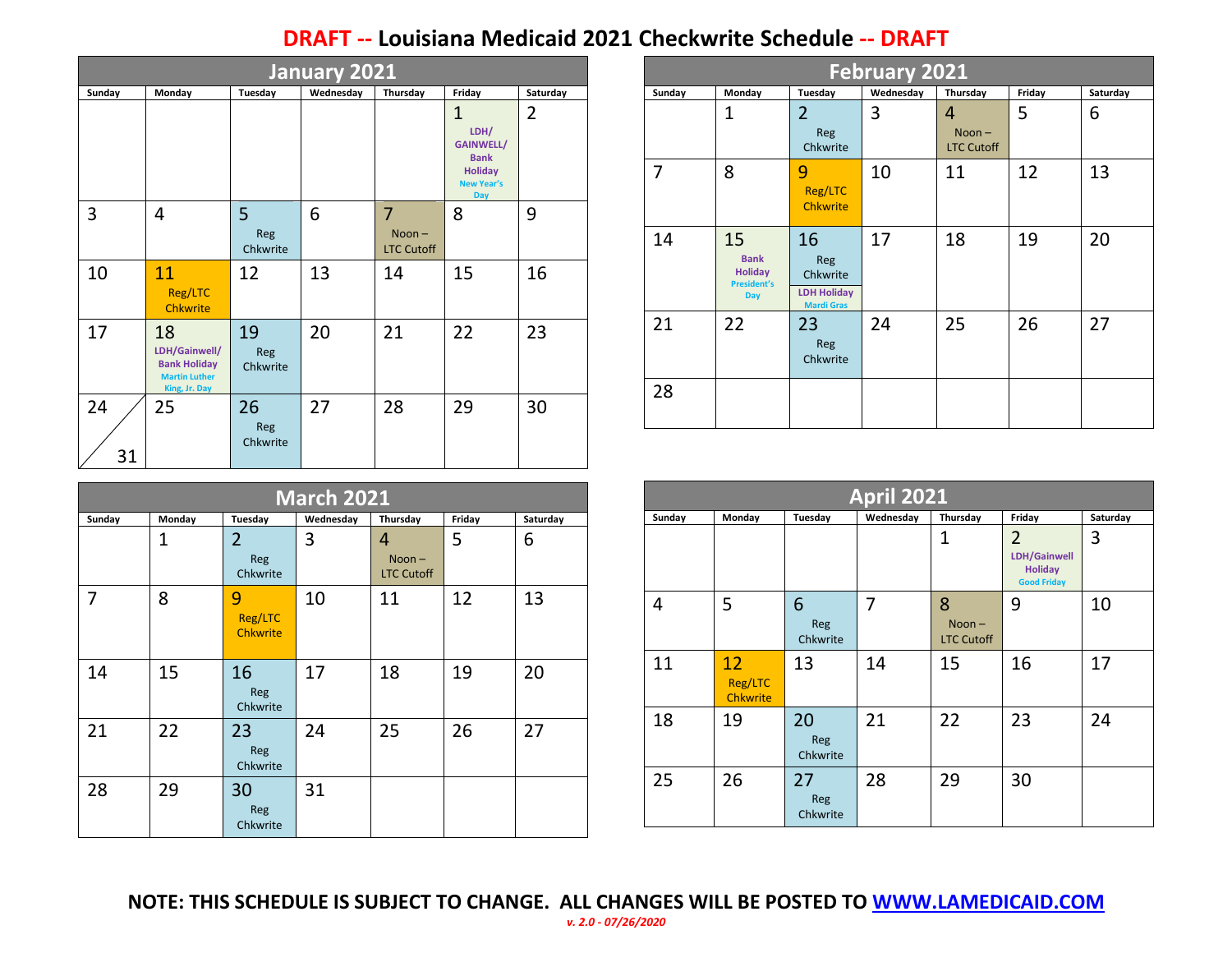## **DRAFT -- Louisiana Medicaid 2021 Checkwrite Schedule -- DRAFT**

| <b>May 2021</b> |                                                                   |                                                        |    |                                    |    |                     |  |  |  |  |
|-----------------|-------------------------------------------------------------------|--------------------------------------------------------|----|------------------------------------|----|---------------------|--|--|--|--|
| Sunday          | Monday                                                            | Tuesday<br>Wednesday<br>Thursday<br>Saturday<br>Friday |    |                                    |    |                     |  |  |  |  |
| $\overline{2}$  | 3                                                                 | 4<br>Reg<br>Chkwrite                                   | 5  | 6<br>$Noon -$<br><b>LTC Cutoff</b> | 7  | $\overline{1}$<br>8 |  |  |  |  |
| 9               | 10<br>Reg / LTC<br><b>Chkwrite</b>                                | 11                                                     | 12 | 13                                 | 14 | 15                  |  |  |  |  |
| 16              | 17                                                                | 18<br>Reg<br>Chkwrite                                  | 19 | 20                                 | 21 | 22                  |  |  |  |  |
| 23              | 24                                                                | 25<br>Reg<br>Chkwrite                                  | 26 | 27                                 | 28 | 29                  |  |  |  |  |
| 30              | 31<br>LDH/GAINWELL/<br><b>Bank Holiday</b><br><b>Memorial Day</b> |                                                        |    |                                    |    |                     |  |  |  |  |

| June 2021 |        |                              |                         |                                     |        |          |  |
|-----------|--------|------------------------------|-------------------------|-------------------------------------|--------|----------|--|
| Sunday    | Monday | Tuesday                      | Wednesday               | Thursday                            | Friday | Saturday |  |
|           |        | 1<br>Reg<br>Chkwrite         | $\overline{2}$          | 3                                   | 4      | 5        |  |
| 6         | 7      | 8<br>Reg<br>Chkwrite         | 9<br>Noon-LTC<br>Cutoff | 10<br><b>LTC</b><br><b>Chkwrite</b> | 11     | 12       |  |
| 13        | 14     | 15<br>Reg<br>Chkwrite        | 16                      | 17                                  | 18     | 19       |  |
| 20        | 21     | 22<br><b>Reg</b><br>Chkwrite | 23                      | 24                                  | 25     | 26       |  |
| 27        | 28     | 29<br><b>Reg</b><br>Chkwrite | 30                      |                                     |        |          |  |

| <b>July 2021</b> |                                                                                       |                       |           |                                    |        |          |  |  |
|------------------|---------------------------------------------------------------------------------------|-----------------------|-----------|------------------------------------|--------|----------|--|--|
| Sunday           | Monday                                                                                | Tuesday               | Wednesday | Thursday                           | Friday | Saturday |  |  |
|                  |                                                                                       |                       |           | 1                                  | 2      | 3        |  |  |
| 4                | 5<br>LDH/<br>Gainwell/<br><b>Bank</b><br><b>Holiday</b><br>Independence<br>Day (Obs.) | 6<br>Reg<br>Chkwrite  | 7         | 8<br>$Noon -$<br><b>LTC Cutoff</b> | 9      | 10       |  |  |
| 11               | 12<br>Reg/LTC<br><b>Chkwrite</b>                                                      | 13                    | 14        | 15                                 | 16     | 17       |  |  |
| 18               | 19                                                                                    | 20<br>Reg<br>Chkwrite | 21        | 22                                 | 23     | 24       |  |  |
| 25               | 26                                                                                    | 27<br>Reg<br>Chkwrite | 28        | 29                                 | 30     | 31       |  |  |

| August 2021  |                                                                  |                                  |    |                                    |    |    |  |  |
|--------------|------------------------------------------------------------------|----------------------------------|----|------------------------------------|----|----|--|--|
| Sunday       | Wednesday<br>Thursday<br>Monday<br>Tuesday<br>Friday<br>Saturday |                                  |    |                                    |    |    |  |  |
| $\mathbf{1}$ | $\overline{2}$                                                   | 3<br>Reg<br>Chkwrite             | 4  | 5<br>$Noon -$<br><b>LTC Cutoff</b> | 6  | 7  |  |  |
| 8            | 9                                                                | 10<br>Reg/LTC<br><b>Chkwrite</b> | 11 | 12                                 | 13 | 14 |  |  |
| 15           | 16                                                               | 17<br>Reg<br>Chkwrite            | 18 | 19                                 | 20 | 21 |  |  |
| 22           | 23                                                               | 24<br>Reg<br>Chkwrite            | 25 | 26                                 | 27 | 28 |  |  |
| 29           | 30                                                               | 31<br>Reg<br>Chkwrite            |    |                                    |    |    |  |  |

**NOTE: THIS SCHEDULE IS SUBJECT TO CHANGE. ALL CHANGES WILL BE POSTED TO [WWW.LAMEDICAID.COM](http://www.lamedicaid.com/)** *v. 2.0 - 07/26/2020*